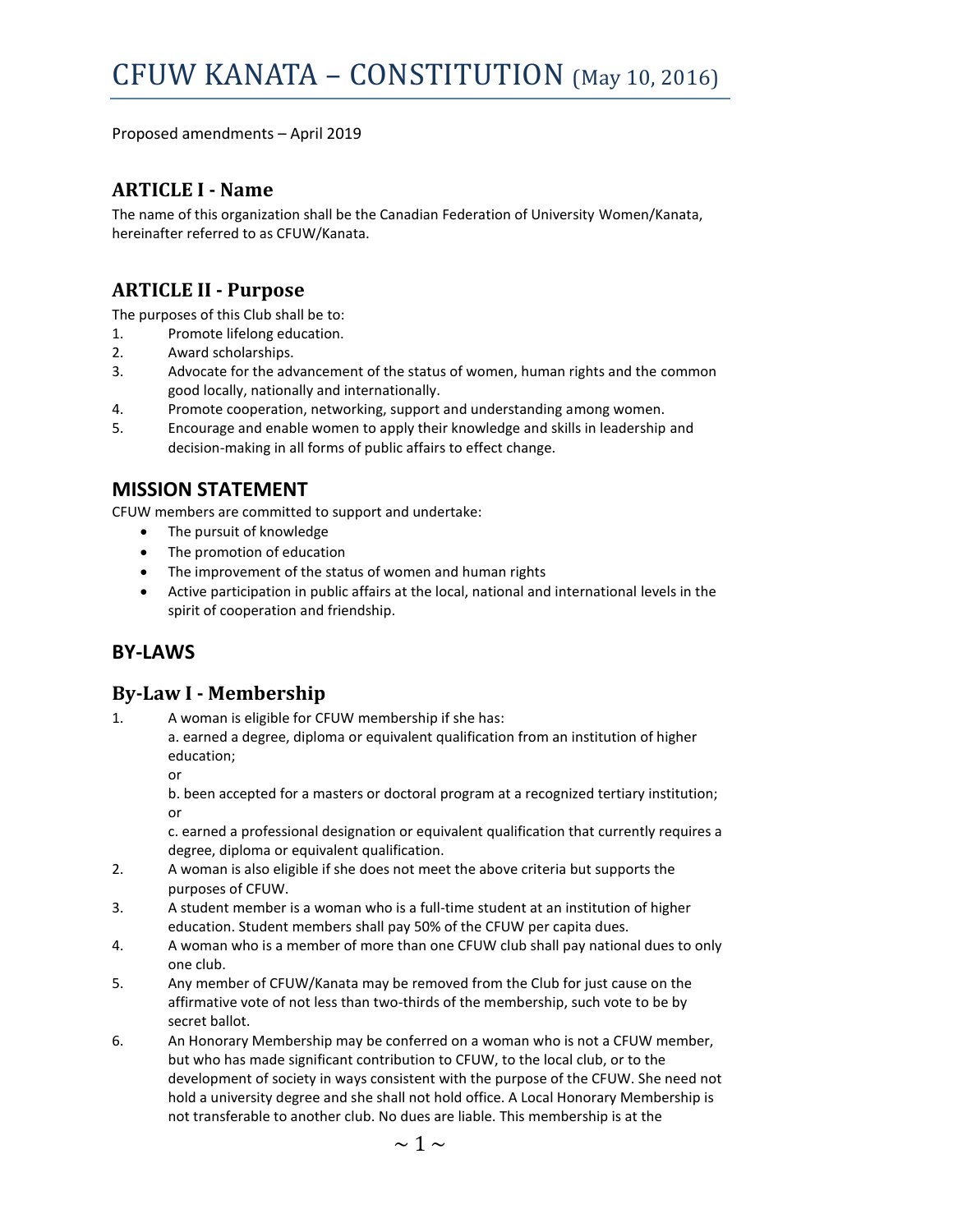discretion of the Executive Committee for a period of one year. This could be a good visibility exercise.

7. An active Life Membership in CFUW Kanata may be conferred on a member of the club who has given outstanding service to CFUW. A Life Membership is not transferable to another club and stands as long as the member is active in CFUW Kanata. Chapter dues are waived, and the relevant provincial and national dues are paid by the club.

#### **By-Law II - Dues**

- 1. The annual dues, which shall comprise the Club dues and the CFUW and Ontario Council per capita assessment, shall be set at a general meeting after giving written or other notice to the membership at least 15 days prior to the date of the general meeting.
- 2. Members of CFUW who become members of CFUW/Kanata shall pay the membership dues less any CFUW and/or Ontario Council dues already paid by them in the current year.

#### **By-Law III - Club Year**

1. The Club year and fiscal year shall commence on the first day of June and shall end on the following 31st day of May.

### **By-Law IV - Executive Committee**

#### **A. Officers**

1. The officers of the Executive Committee of CFUW/Kanata shall be composed of the President, Vice President, Past President, Recording Secretary, Treasurer, Membership and Communications Officer. The organization chart outlines reporting and communication relationships.

Note: An Interest Group Director and a Program Director will be ex-officio members of the Committee as they are not required to attend all Executive Committee meetings, only those that require reports on their activities.

- 2. The Executive Committee shall be responsible for conducting the routine business of the CFUW/Kanata, approving the annual program, proposing an annual budget, approving the establishment of new study and interest groups, and making any appointments (ie:Standing committees and the Charitable Trust).
- 3. Officers of the Executive Committee shall hold office until their successors are elected. If a vacancy occurs during the year, the Executive Committee shall appoint a member to complete the unexpired term. Any officer of the Executive Committee may be removed from office for just cause on the affirmative vote of not less than two-thirds of the membership, such vote to be by secret ballot.

# **By-Law V - Duties of the Officers and Directors of the Executive Committee**

- A. Officers
- 1. The President shall be the Administrative head of the Club and preside at all meetings of the Club. She shall be an ex-officio member of all committees except the Nominating Committee. She, or her designate, shall head all Club delegations.
- 2. The Vice President shall assist the President in carrying out the administration of the Club and in furthering its policies and programs. She shall perform all the duties of the office of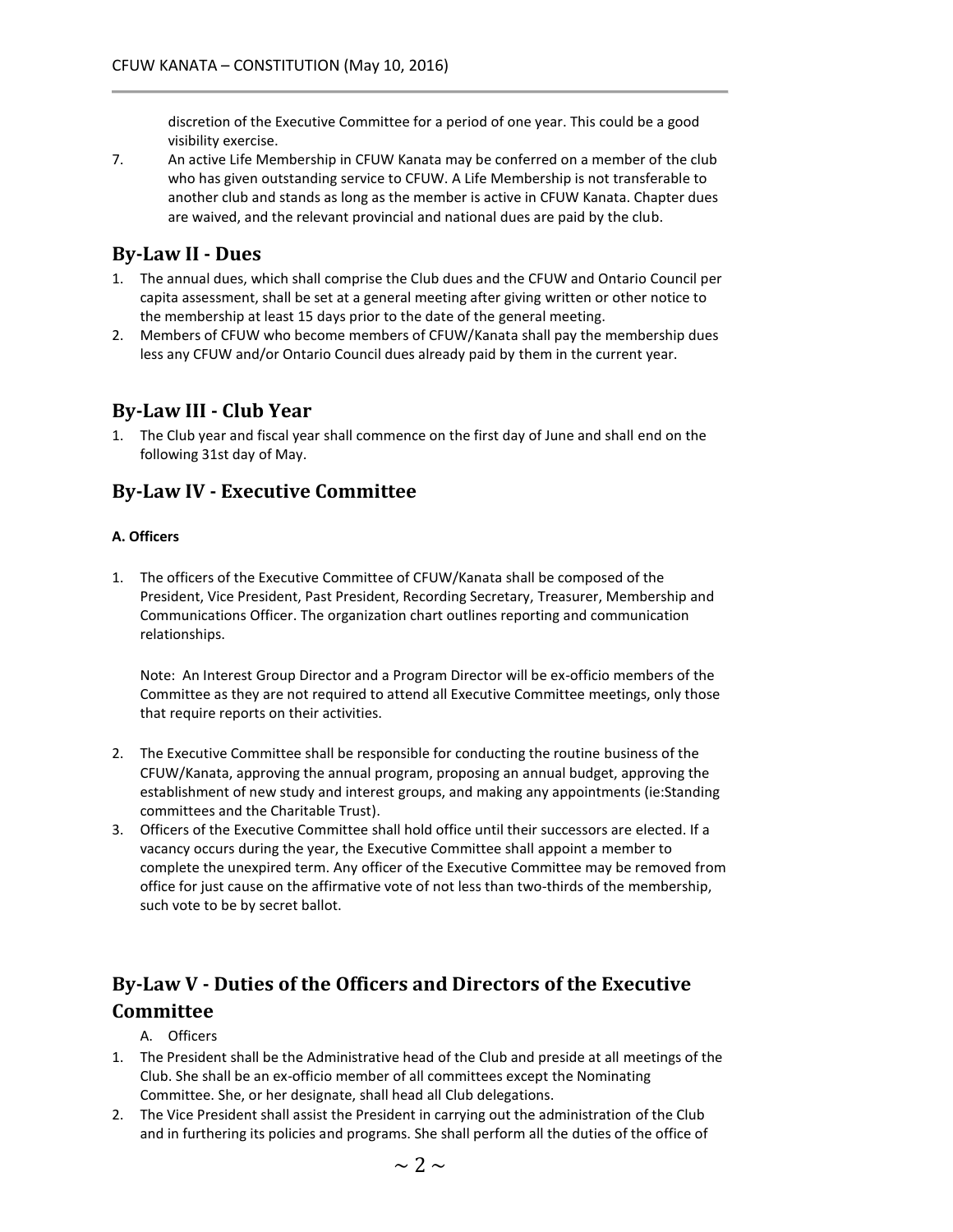President in the absence of the President, upon her request, or in the case of her inability to act. In the case of a vacancy in the office of President she shall assume that office until the next Annual Meeting. She shall be the head of the Resolutions Committee, and recommend acceptance or rejection of CFUW Resolutions.

- 3. The Past-President shall assist the President in an advisory capacity. She shall be the head of the Nominations Committee, review the CFUW/Kanata Constitution and Bylaws, and recommend any changes to the Executive Committee.
- 4. The Secretary shall keep the minutes of the business part of all CFUW/Kanata General and Executive meetings. At the request of the President, she shall conduct the correspondence of the Club, keeping a record of all letters received and sent by her. She shall maintain the Club records.
- 5. The Treasurer shall have custody of the funds of the Club, depositing same in a financial institution secured by Canada deposit insurance. She shall cause and see that full and accurate accounts are kept of all receipts and disbursements and that all monies are deposited in the name and to the credit of the Club. She shall make routine disbursements by authority of the Executive Committee, but extraordinary disbursements only when authorized to do so by a general meeting. She shall prepare the annual budget and present a financial statement at the Annual General Meeting which shall be reviewed by a competent person or persons.
- 6. The Membership Officer shall keep up-to-date membership records including an inventory of the skills. Interests, and achievements of members and make these records available for Club purposes. She shall maintain current mailing lists and prepare the Club Directory and any other reports pertaining to membership as required.
- 7. The Communications Officer shall be responsible for all in-club, public, and media communication relating to the club activities and business, including website, and publications. She shall support the secretary in preparing the annual report.

#### B. Directors

- 1. The Program Director shall arrange the program for meetings of the Club. She shall be responsible for obtaining meeting places and guest speakers.
- 2. The Interest Group Director shall promote the formation of Interest Groups, co-ordinate their activities and collect their records for the Club's Annual Report. She shall keep the membership aware of new groups and provide an accurate list of Interest Groups and their leaders to the Executive for approval. Members of the Executive Committee and the club Directors may call upon the membership for assistance in performing their duties.

### **By-Law VI - Committees**

1. Standing, Special and Ad Hoc Committees may be established by the Executive Committee as required. They shall report to the Executive Committee. These include:

- a) Advocacy
- b) Archivist/Photography
- c) Goodwill
- d) Newsletter Editors, Proofreaders & Reporters
- e) Scholarship Awards
- f) Social
- g) Representative to Affiliate Organizations (e.g. Ottawa Council of Women)
- h) Fundraising /Special Events
- i) Social Media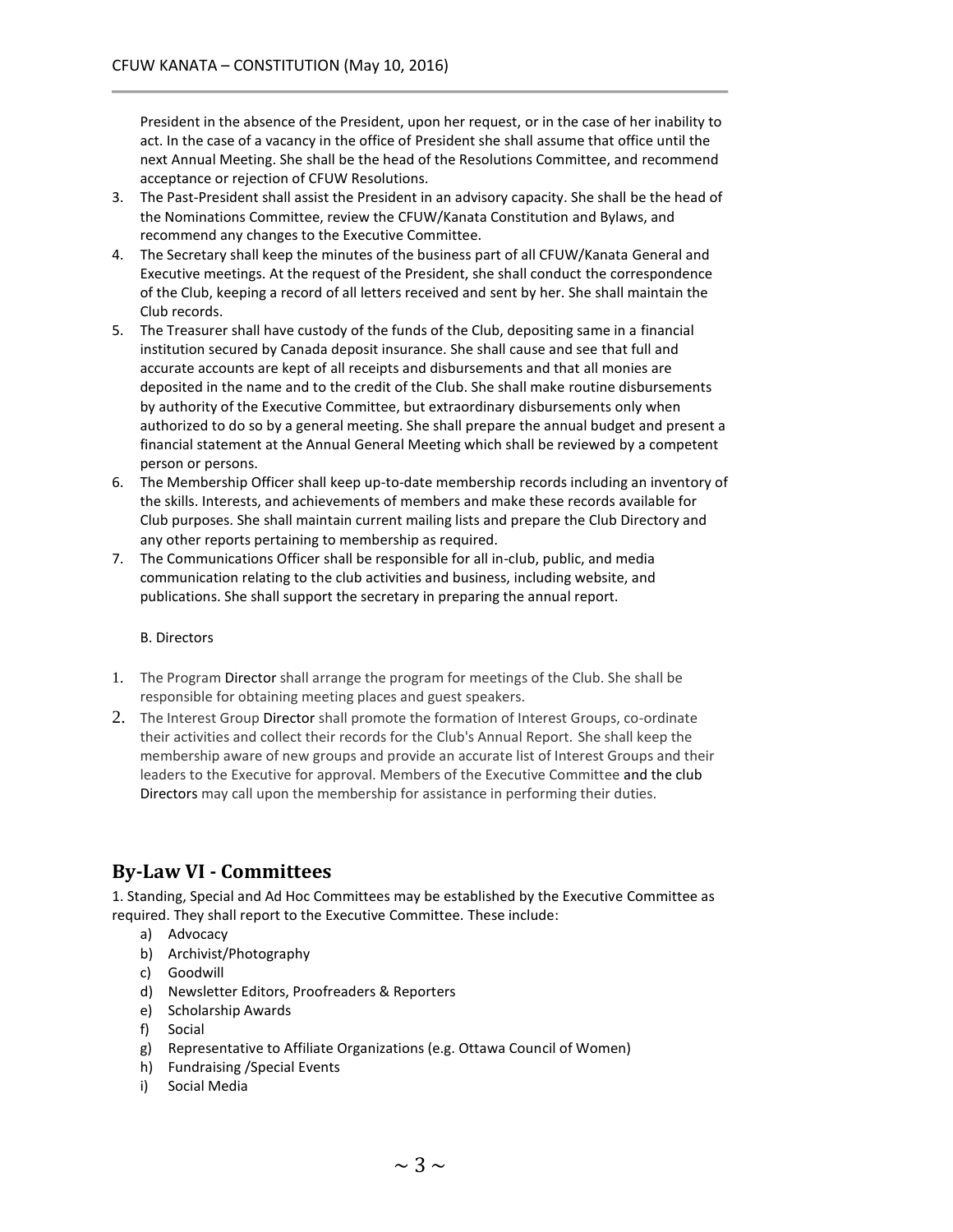### **By-Law VII – Meetings**

- 1. The annual meeting shall normally be held in May to approve the minutes of the last Annual Meeting, receive reports, appoint a person to review the financial statement, elect an Executive Committee, review the Constitution and By-Laws and consider any other business that may properly be brought before the meeting.
- 2. There shall be a minimum of six (6) monthly general meetings of the Club each year. The membership shall be notified of the time and place of the meetings for any one club year at least two weeks prior to the first meeting for each year.
- 3. A special meeting may be called by the President or by the Secretary at the written request of any ten members.

#### **By-Law VIII - Interest Groups**

- 1. Interest Groups may be formed with the consent of the Executive Committee.
- 2. Leaders of Interest Groups (Convenors) shall be approved by the Executive Committee. Not later than April 30th, established groups shall appoint their convenors for the ensuing year. Convenors may continue to hold office for more than two (2) consecutive years without the consent of the Executive Committee. Groups shall report to the Executive Committee through the Interest Group Director. The convenor shall furnish a list of members of their group to the Interest Group Director before November 1st.
- 3. Only members in good standing are eligible to join Interest Groups. To be in good standing dues must be paid by November 1st.

### **By-Law IX - Community Liaison**

1. The Executive Committee may appoint representatives to other organizations. Representatives shall establish, monitor and maintain relationships within the community. Such representatives shall report to the-Executive Committee through the President. When instructed to do so, they shall vote in accordance with the direction of the Executive Committee.

### **By-Law X - Nominations**

- 1. A Nominations Committee of at least three (3) members, convened by a Past-President and including a member of the previous year's Committee, shall be appointed by the Executive Committee by December 1st. The Nominations Committee shall submit a slate of nominations for the Executive Committee at the April meeting of the Club.
- 2. Additional nominations, signed by two (2) members of the Club, may be given to the Chair of the Nominations Committee before May 1st.
- 3. Each nominee must consent to her nomination.

### **By-Law XI - Elections**

- 1. Election of members of the Executive Committee shall take place at the CFUW/Kanata Annual General Meeting.
- 2. Where there is only one nominee for a position, that nominee shall be declared elected. When more than one person is nominated for a position, voting shall be by ballot.
- 3. Members are elected for a term of one (1) year and may be elected for a second year for the same position.
- 4. Any member of the Executive Committee may be removed from office for just cause on the affirmative vote on not less than 2/3 of the full Executive Committee, by secret ballot.

### **By-Law XII - Parliamentary Authority**

1. The rules of parliamentary procedure found in Robert's Rules of Order, Newly Revised, current edition shall govern the proceedings of the Club in all cases to which they are applicable, and which are not inconsistent with the Club's By-Laws.